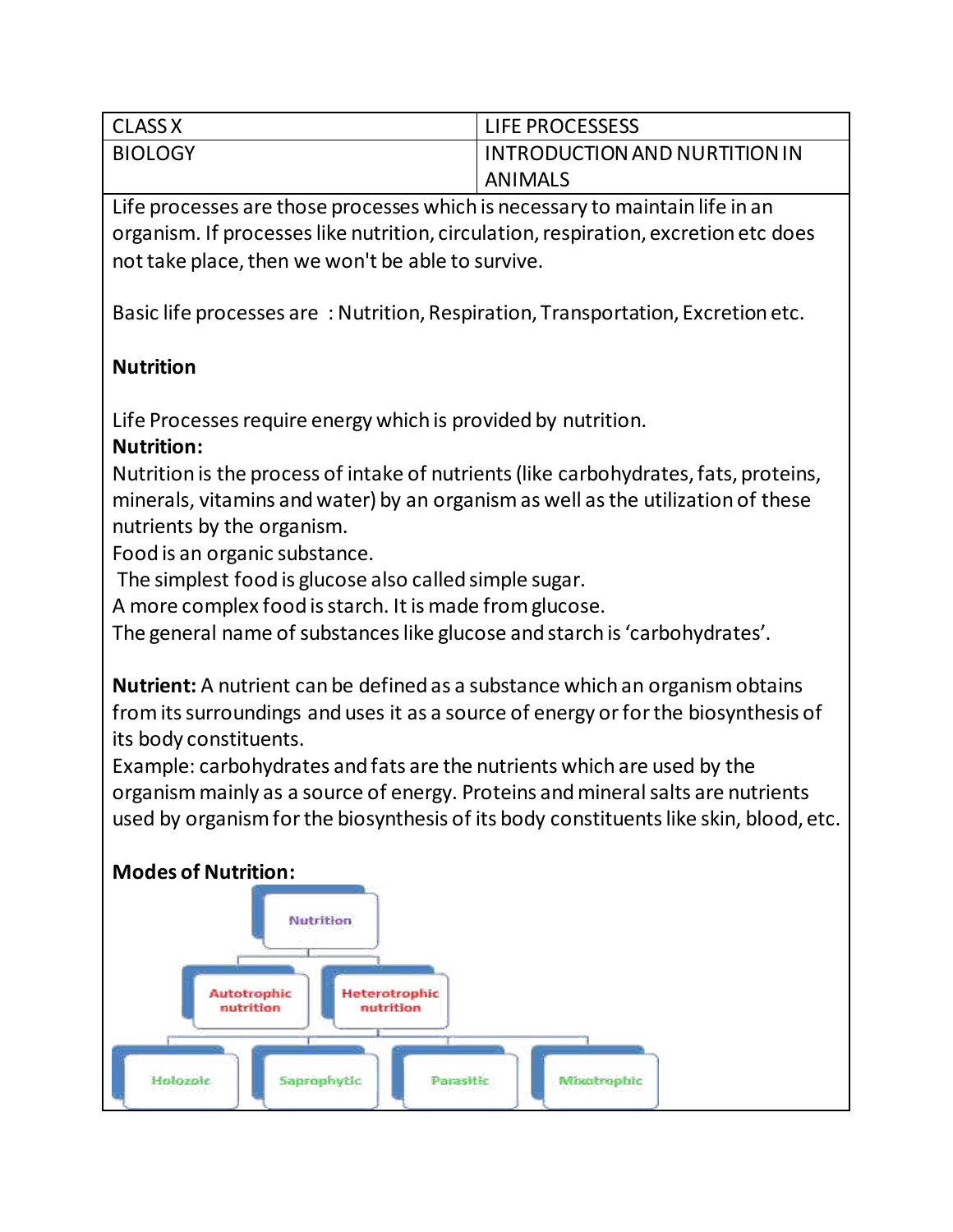**Mode of nutrition means method of obtaining food by an organism.**  There are mainly two modes of nutrition:

- **Autotrophic mode of nutrition**
- **Heterotrophic mode of nutrition**

**Autotrophic mode of nutrition:** ('auto' means 'self' and 'trophe' means 'nutrition')

Autotrophic nutrition is that mode of nutrition in which an organism makes (or synthesizes) its own food from the simple inorganic materials like carbon dioxide and water present in the surroundings (with the help of sunlight energy). Those organisms which can make their own food from carbon dioxide and water are called autotrophs.

Example: all green plants, autotrophic bacteria. Autotrophs make their food by photosynthesis.

**Heterotrophic mode of nutrition:**('heteros' means 'others' and 'trophe' means 'nutrition')

Heterotrophic nutrition is that mode of nutrition in which an organism cannot make (or synthesizes) its own food from simple inorganic materials like carbon dioxide and water, and depends on other organisms for its food.

Those organisms which cannot make their own food from inorganic substances like carbon dioxide and water, and depends on other organisms for their food are called heterotrophs.

Example: all the animals (man, dog, cat, lion, etc.), most bacteria and fungi.

| <b>Autotrophic nutrition</b>                                                    | <b>Heterotrophic nutrition</b>                                  |
|---------------------------------------------------------------------------------|-----------------------------------------------------------------|
| (i). Food is prepared<br>from $CO2$ , water and<br>sunlight                     | (i). Food is obtained<br>from other organisms.                  |
| (ii). Chlorophyll is<br>required.                                               | (ii). Chlorophyll is not<br>required.                           |
| (iii). All green plants<br>and some bacteria<br>have this type of<br>nutrition. | (iii). All animals and<br>fungi have this type of<br>nutrition. |
| (iv). Food is generally<br>in day time.                                         | (iv). Food can be<br>obtained at all time.                      |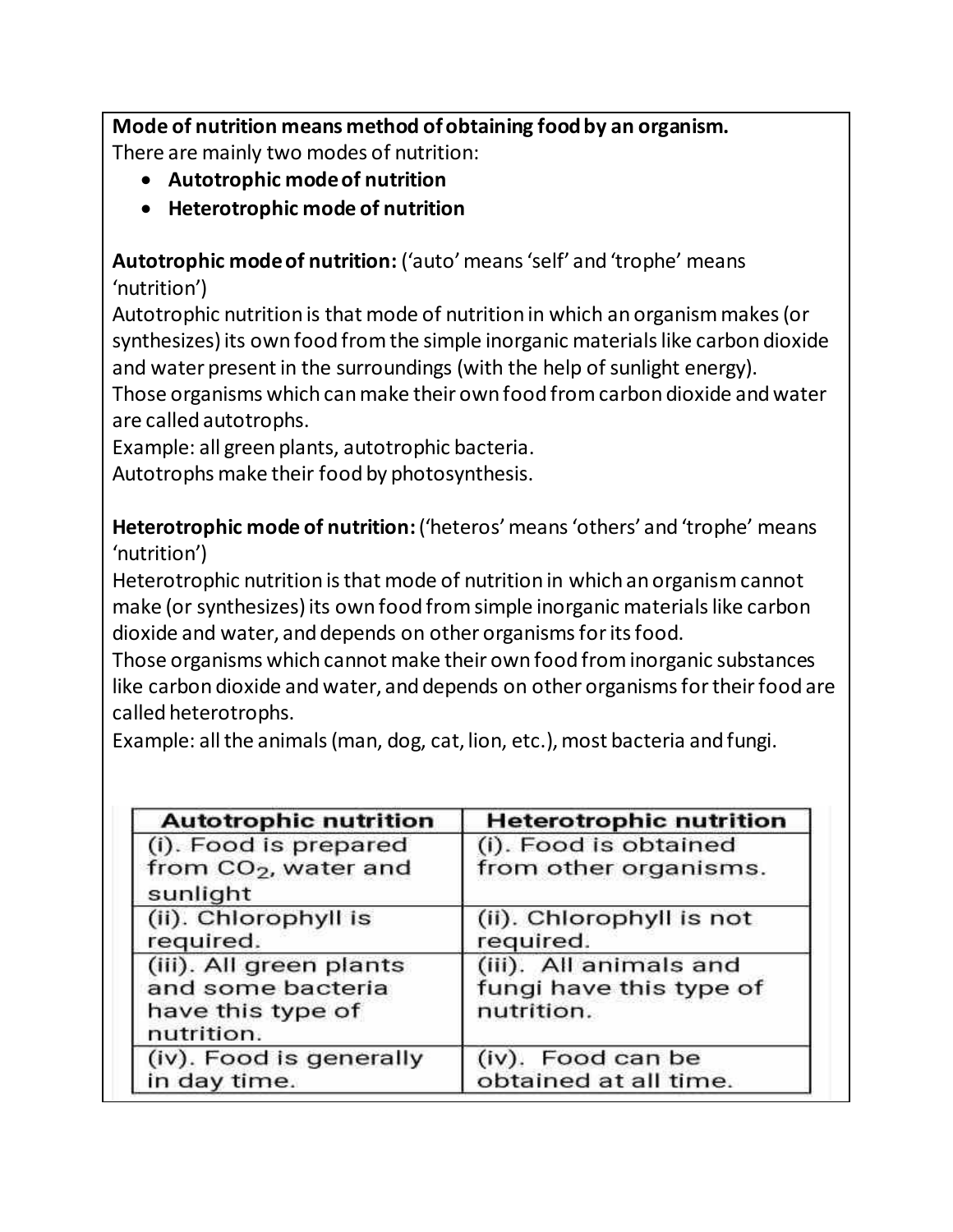# **Types of Heterotrophic Nutrition:**

Heterotrophic mode of nutrition is of three types:

- Saprotrophic (saprophytic) nutrition
- Parasitic nutrition
- Holozoic nutrition

### **Saprotrophic nutrition:**

Saprotrophic nutrition is that nutrition in which an organism obtains its food from decaying organic matter of dead plants, dead animals and rotten bread, etc. The organisms having saprotrophic mode of nutrition are called saprophytes. Saprophytes are the organisms which obtain food from dead plants (like rotten leaves), dead and decaying animal bodies, and other decaying organic matter. Example: Fungi (liker bread moulds, mushrooms), and many bacteria.



# **Parasitic nutrition:**

The parasitic nutrition is that nutrition in which an organism derives its food from the body of another living organisms without killing it.

A parasite is an organism (plant or animal) which feed on another living organism called its host.

Example: some animals like Plasmodium and roundworms, a few plants like Cuscuta (amarbel) and several fungi and bacteria.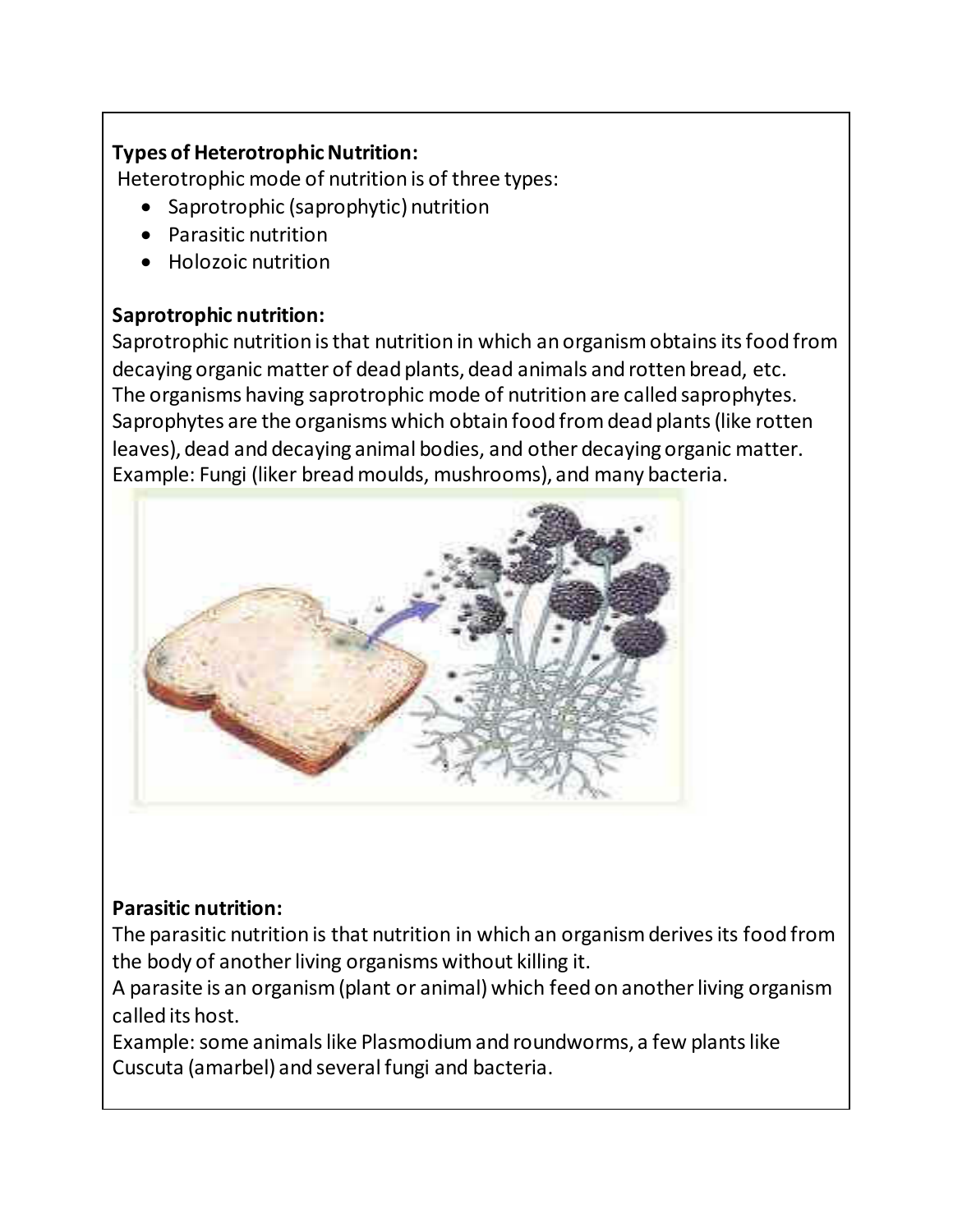

### **Holozoic nutrition:**

The holozoic nutrition is that nutrition in which an organism takes the complex organic food materials into its body by the process of ingestion, the ingested food is digested and then absorbed into the body cells of the organism. Example: human beings and most of the animal.

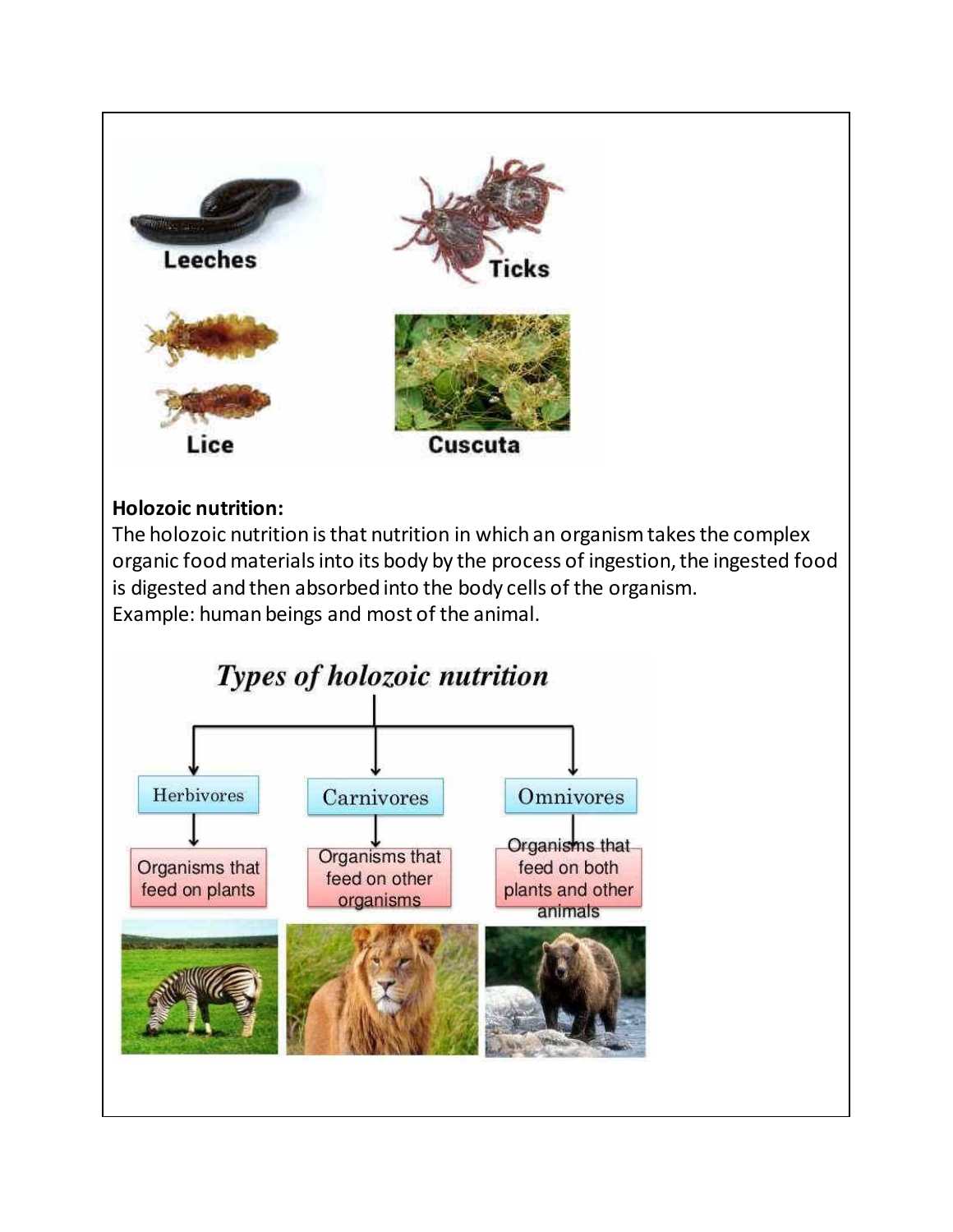

# **Nutrition in Amoeba:**

Amoeba is a unicellular animal. Amoeba eats tiny (microscopic) plants and animals as food which float in water in which it lives. The mode of nutrition in Amoeba is holozoic.

The process of obtaining food by Amoeba is called phagocytosis ('Phagocytosis' means 'cell feeding').

The various steps involved in the nutrition of Amoeba are : ingestion, digestion, absorption, assimilation, and egestion. All the processes of nutrition are performed by the single cell of Amoeba. This is described below.



# **Nutrition in Paramecium :**

Paramecium is also a tiny unicellular animal which lives in water. Paramecium uses its hair like structures called cilia to sweep the food particles from water and put them into its mouth.

 The Paramecium has thin, hair-like cilia all over its body. The cilia move back and forth rapidly in water.

When the cilia present around the mouth region of Paramecium move back and forth, they sweep the food particles present in water into the mouth of Paramecium.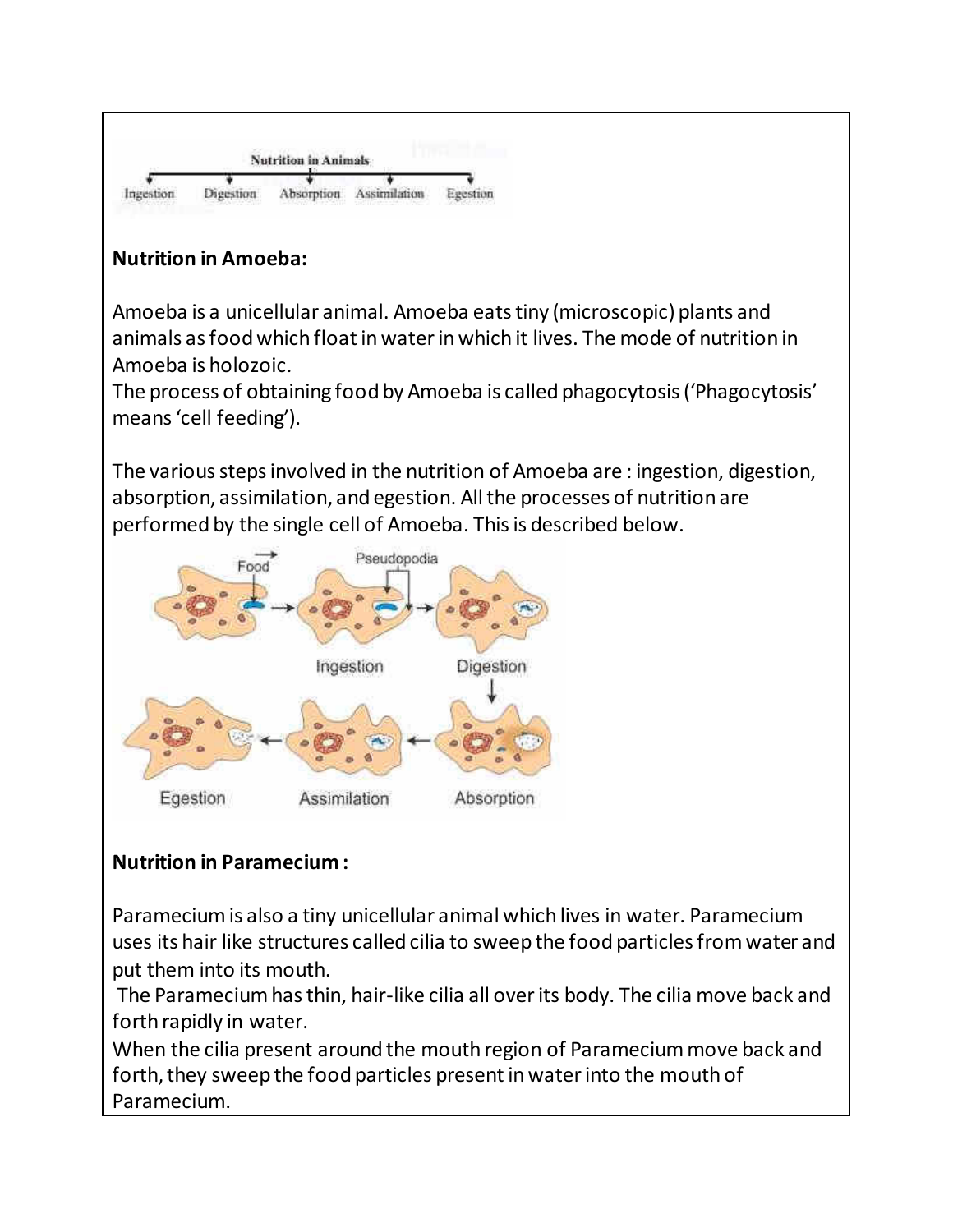This is the first step in the nutrition of Paramecium which is called ingestion. Ingestion is followed by other steps such as digestion, absorption, assimilation and egestion (as explained in the case of Amoeba).

Paramecium puts the food particle into its mouth with the help of cilia.



#### **Nutrition in Complex Multicellular Animals:**

In the complex multicellular animals like man (humans), grasshopper, fish and frog, etc., all the processes involved in nutrition are performed by a combination of digestive organs. This combination of digestive organs is called digestive system. We will now describe all the processes in the nutrition of complex multicellular animals by taking the example of nutrition in human beings. Please note that a long tube running from mouth to anus of a human being (or other animals) in which digestion and absorption of food takes place is called alimentary canal. Alimentary canal is also called 'gut'.

#### (**WRITE IN COPY WHAT EVER ASKED BY THE SUBJECT TEACHER** ).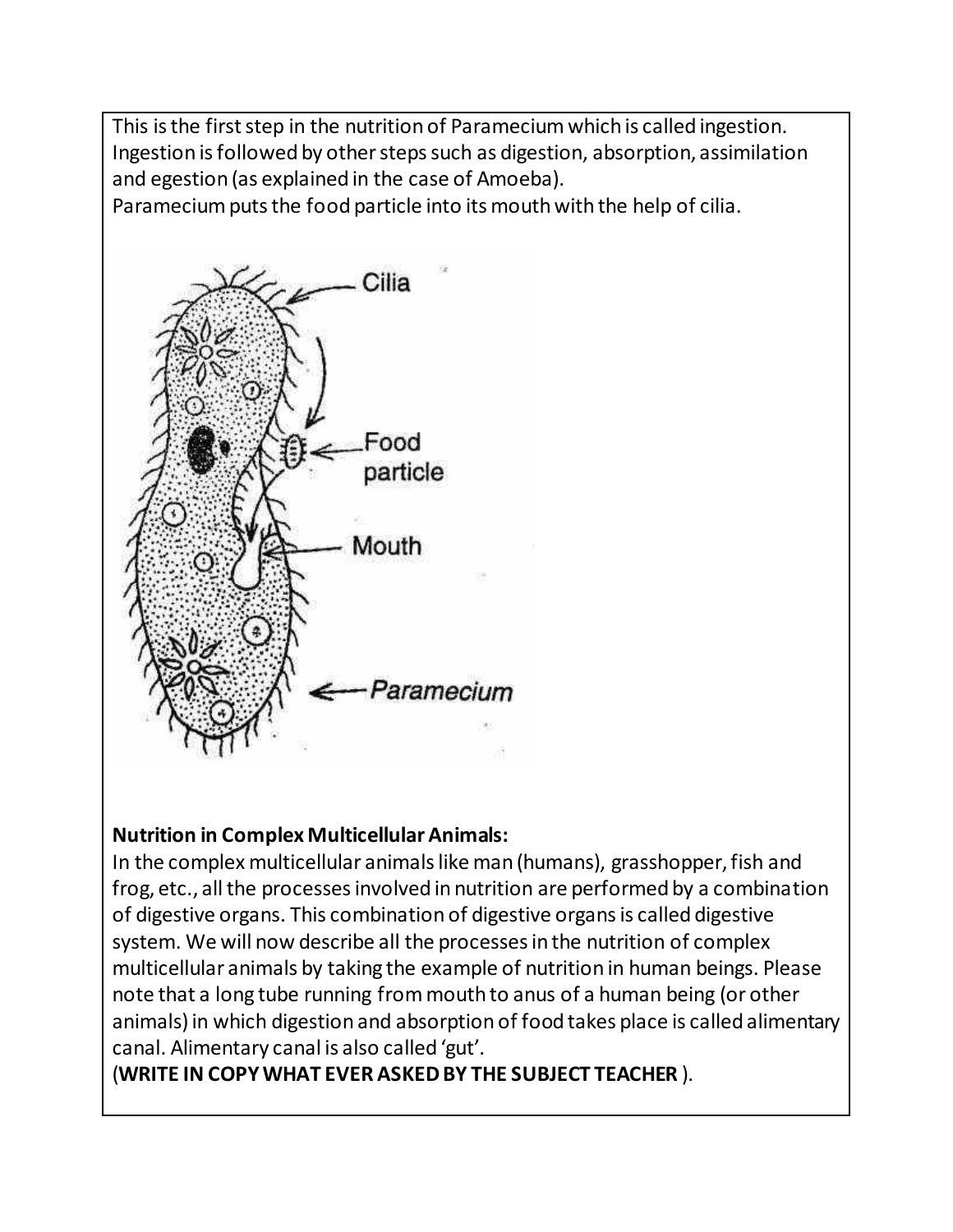### **MCQs on Heterotrophic Nutrition**

1. Absorptive heterotrophic nutrition is exhibited by

(a) fungi

(b) algae

(c) pteridophytes

(d) bryophytes

2. The mode of nutrition in which one organism obtains nutrition from other organisms is known as

(a) symbiosis

- (b) autotrophic nutrition
- (c) saprophytic nutrition
- (d) heterotrophic nutrition
- 3. Heterotrophic nutrition is
- (a) oxidation of glucose
- (b) breakdown of glucose into energy
- (c) utilization of energy obtained by plants
- (d) all the above

4. The parasitic fungus which destroys wheat plant is

- (a) lice
- (b) leech
- (c) cuscuta
- (d) Puccinia

5. Assertion: mode of nutrition in higher animals is heterotrophic

Reason: Animals can use different trophic levels for heterotrophic nutrition

(a) if the assertion is true but reason is false

(b) if both assertion and reason are true and reason is correct explanation of assertion

(c) if both assertion and reason are false

(d) if both assertion and reason are true but reason is not correct explanation of assertion

6. The mutualistic association between certain fungi and roots of vascular plants are known as